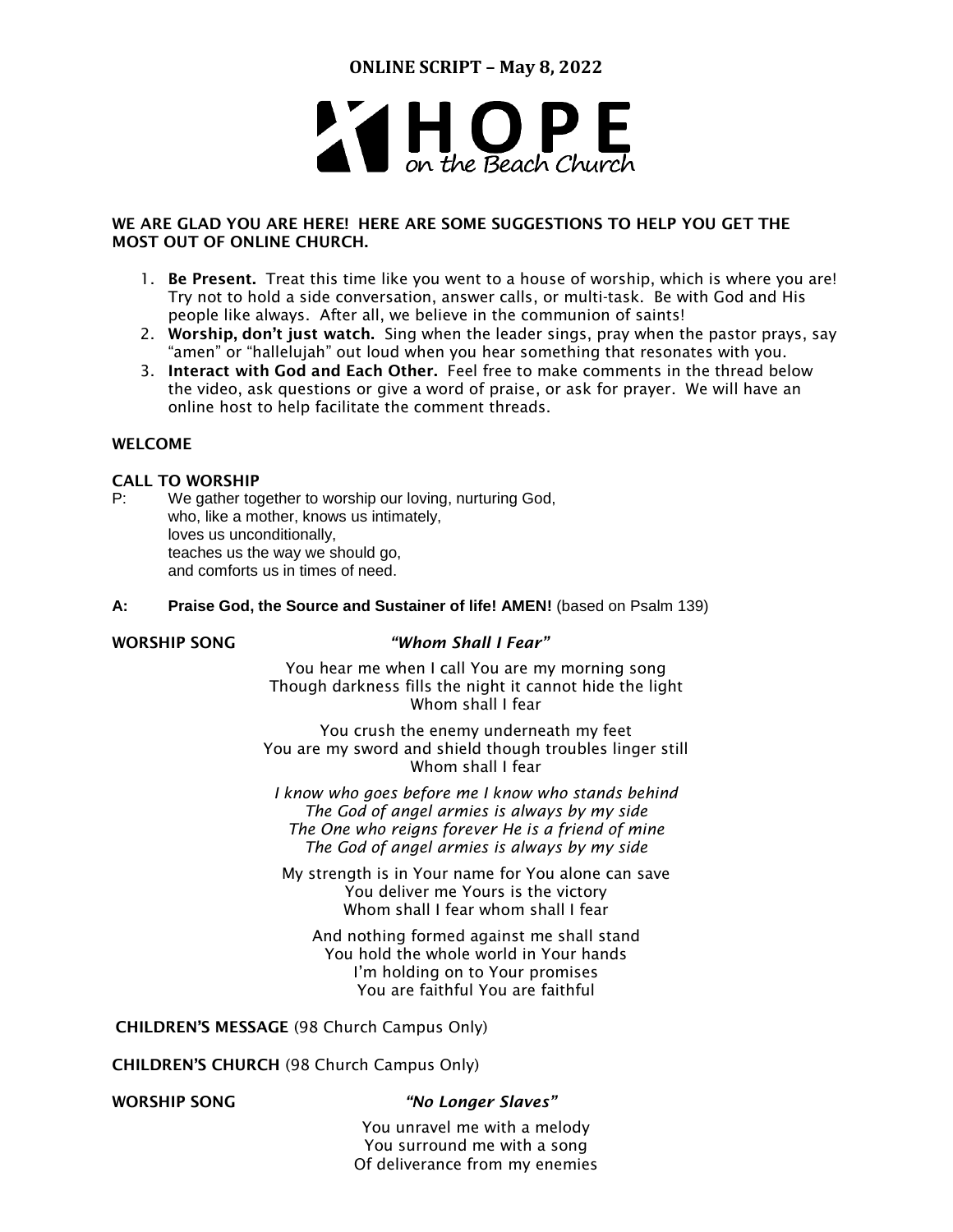Till all my fears are gone

*I'm no longer a slave to fear I am a child of God I'm no longer a slave to fear I am a child of God*

From my Mother's womb You have chosen me Love has called my name I've been born again into Your family Your blood flows through my veins

I am surrounded by the arms of the Father I am surrounded by songs of deliverance We've been liberated from our bondage We're the sons and the daughters Let us sing our freedom

You split the sea so I could walk right through it My fears were drowned in perfect love You rescued me so I could stand and sing I am a child of God

SERMON: "GOD IS \_\_\_\_\_\_\_ (Part 2) LIVING WITHOUT WORRY" Pastor Jason Scheler

#### WHAT WE WORRY ABOUT THE MOST OFTEN REVEALS WHERE WE TRUST GOD THE LEAST.

"Therefore I tell you, do not worry about your life ... <sup>27</sup>Can any one of you by worrying add a single hour to your life?" (Matthew 6:25, 27 NIV)

## "Worrying doesn't empty tomorrow of its sorrow; it empties today of its strength."  $-$ Corrie ten Boom

#### IS GOD TRUSTWORTHY?

My salvation and my honor depend on God; he is my mighty rock, my refuge. <sup>8</sup>Trust in him at all times, you people; pour out your hearts to him, for God is our refuge. (Psalm 62:7-8 NIV)

#### 1. GOD IS TRUSTWORTHY.

#### A. GOD HAS BEEN FAITHFUL BEFORE.

So Moses said to the people, "This is a day to remember forever—the day you left Egypt, the place of your slavery. Today the LORD has brought you out by the power of his mighty hand*. …"* (Exodus 13:3 NLT)

#### B. GOD IS FAITHFUL TODAY.

"Only do not rebel against the LORD. And do not be afraid of the people of the land, because we will devour them. Their protection is gone, but the LORD is with us. Do not be afraid of them." (Numbers 14:9 NIV)

## C. GOD WILL BE FAITHFUL TOMORROW.

The LORD said to Moses, <sup>2</sup>"Send some men to explore the land of Canaan, <u>which I am</u> giving to the Israelites. From each ancestral tribe send one of its leaders." (Numbers 13:1-2 NIV)

And I heard a loud voice from the throne saying, "Look! God's dwelling place is now among the people, and he will dwell with them. They will be his people, and God himself will be with them and be their God. <sup>4</sup> 'He will wipe every tear from their eyes. There will be no more death' or mourning or crying or pain, for the old order of things has passed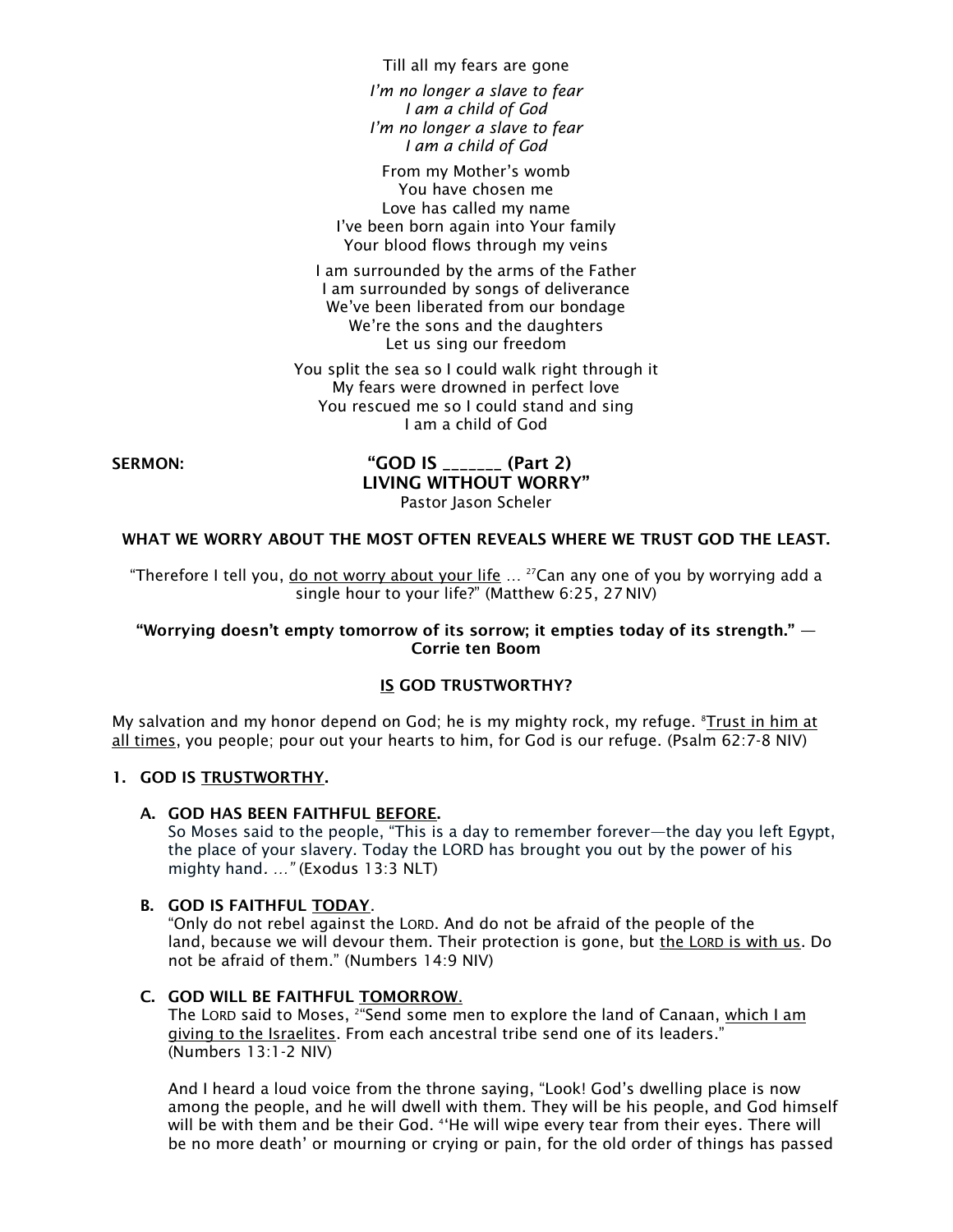away." <sup>5</sup>He who was seated on the throne said, "I am making everything new!" Then he said, "Write this down, for these words are trustworthy and true." (Revelation 21:3-5 NIV)

"… I am he, I am he who will sustain you. I have made you and I will carry you; I will sustain you and I will rescue you." (Isaiah 46:4 NIV)

# MEMEORY VERSE

"Don't let your hearts be troubled. Trust in God, and trust also in me." (John 14:1 NLT)

## GOING DEEPER IN THE HOME

- 1. If someone asked you why God is trustworthy, what would you say?
- 2. Read Exodus 13:3. Share a time when you experienced God's faithfulness in the past.

## LORD'S PRAYER

Our Father who art in heaven, hallowed be thy name, thy kingdom come, thy will be done on earth as it is in heaven. Give us this day our daily bread; and forgive us our trespasses as we forgive those who trespass against us and lead us not into temptation, but deliver us from evil. For thine is the kingdom and the power and the glory forever and ever. Amen.

# ANNOUNCEMENTS/OFFERING:

Give online at [www.hopeonthebeach.com](http://www.hopeonthebeach.com/) Text to Give at (850) 990-4325 Schedule free bill pay through your local bank. Mail your tithe/offering to: Hope on the Beach Church 3834 US Hwy 98 West Santa Rosa Beach, FL 32459 Drop off an offering on Monday between 10:00am and 2:00pm



NEXT STEPS:

Please fill out a Connection Card online by using this link: <https://hopeonthebeach.breezechms.com/form/ConnectionCard>

Follow us on Facebook to find worship, prayers, and devotions all week long. Subscribe to our YouTube channel as well!

## PASTOR'S PROMPT

Christ has risen, Alleluia! Easter continues for 50 days in what is called the Eastertide. We continue to pray the seeds of the Gospel continue to grow and flourish. We have all the more reason to rejoice as we welcome into the family of God through baptism Adelin Binion (12yrs) and Elise Dickson(3wks). This Sunday two will re-affirm their faith in Baptism and we will have a Beach baptism following the Beach Service on May  $22^{nd}$ . If you have not been baptized please reach out to me and let me share the blessings of baptism.

Trent, Large Event Coordinator, is looking into an evening Vacation Bible School. It will be intergenerational. This means families together. The evenings will start at 6pm with a meal followed by opening, story time, crafts, games, and music. We need leaders for dinner, games, storytelling, and music. If you are interested contact Pastor Jason.



Two weeks ago, Hope on the Beach Church extended a Divine Call to Pastor Dan Hawkins to be the Pastor of Outreach and Family Life. Please keep him, his family and church in prayer as he deliberates this call. We are also searching for a Pastor of Discipleship and part time Administrator. Each person doing their part will really help as we are in this staff shortage. If you are not plugged in, please contact Kristie to see how you can serve.